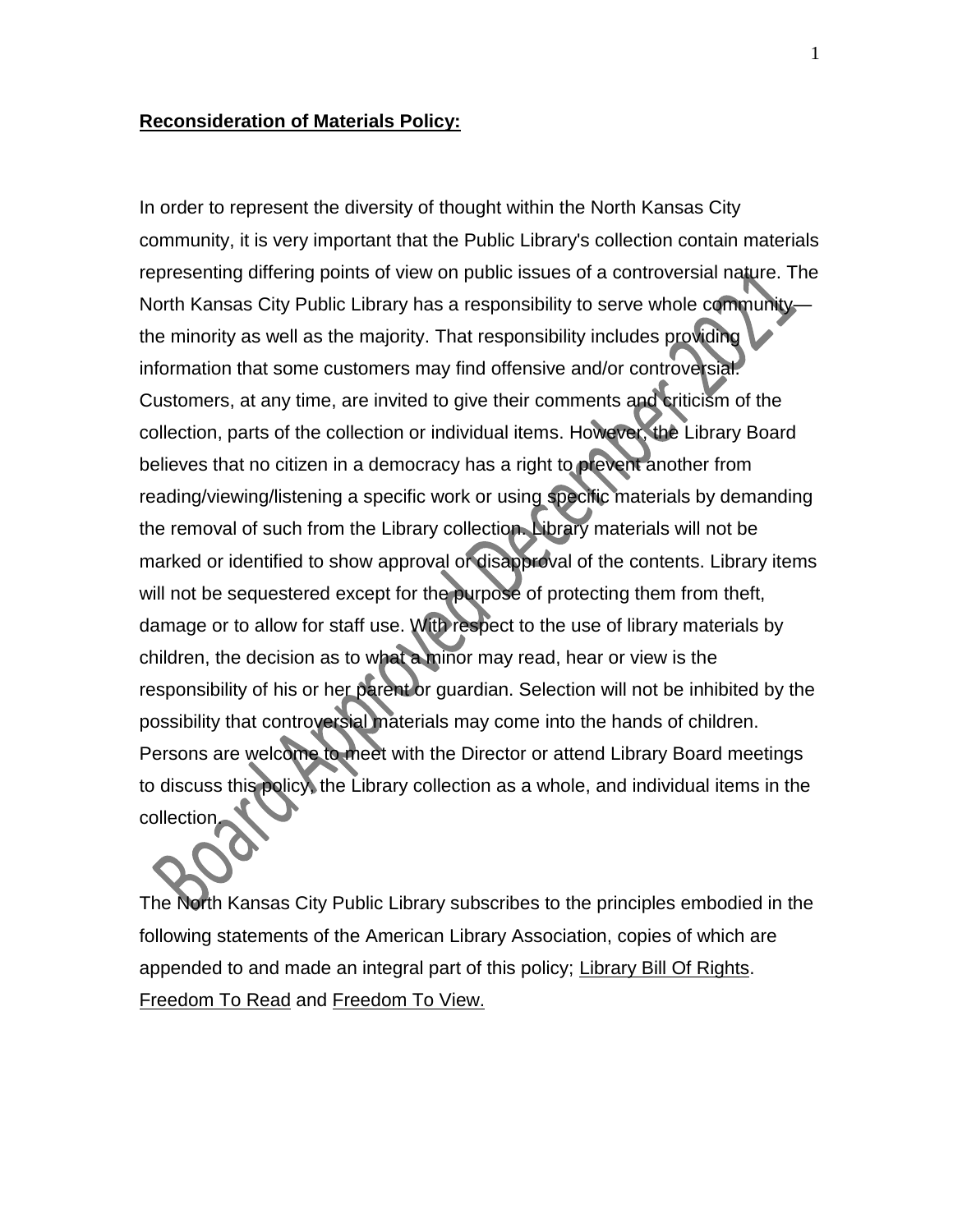## Reconsideration Procedure:

As stated above, the North Kansas City Public Library staff and Library Board of Trustees support intellectual freedom and subscribe to the principles of the American Library Association's Library Bill Of Rights and its statements on Freedom To Read and Freedom To View. The Library staff through selection makes every effort to provide materials that reflect the diversity of viewpoints within the community.

When a customer makes a request for reconsideration, this procedure is followed:

1. A member of the Library staff explains the reconsideration policy to the customer. The customer, after discussion, may then submit a written Request for Reconsideration form to the Library Director. The Library will keep on hand and make available Reconsideration Requests forms at the main circulation desks and online. All formal objections to materials must be made on this form and signed by the requester.

2. The completed form is reviewed by a staff committee established by the Library Director. Staff reviews the resource in question to ascertain that it was selected based on selection criteria guidelines. The Library Director shall make a written response to the requester within twenty-one (21) days of the date that the reconsideration form was submitted. The written response will be sent certified mail. The Library Director shall also notify the Library Board of Trustees of each Request for Reconsideration.

3. Should the requester wish to appeal this decision, s/he may make a final appeal in writing, within five (5) working days upon receipt of the decision, directly to the Library Board of Trustees. Such appeal shall not exceed two pages. The appeal should also include copies of the original Request for Reconsideration of Library Materials Form and the committee's written recommendation provided to the committee by the Library Director. A committee of three (3) Library Board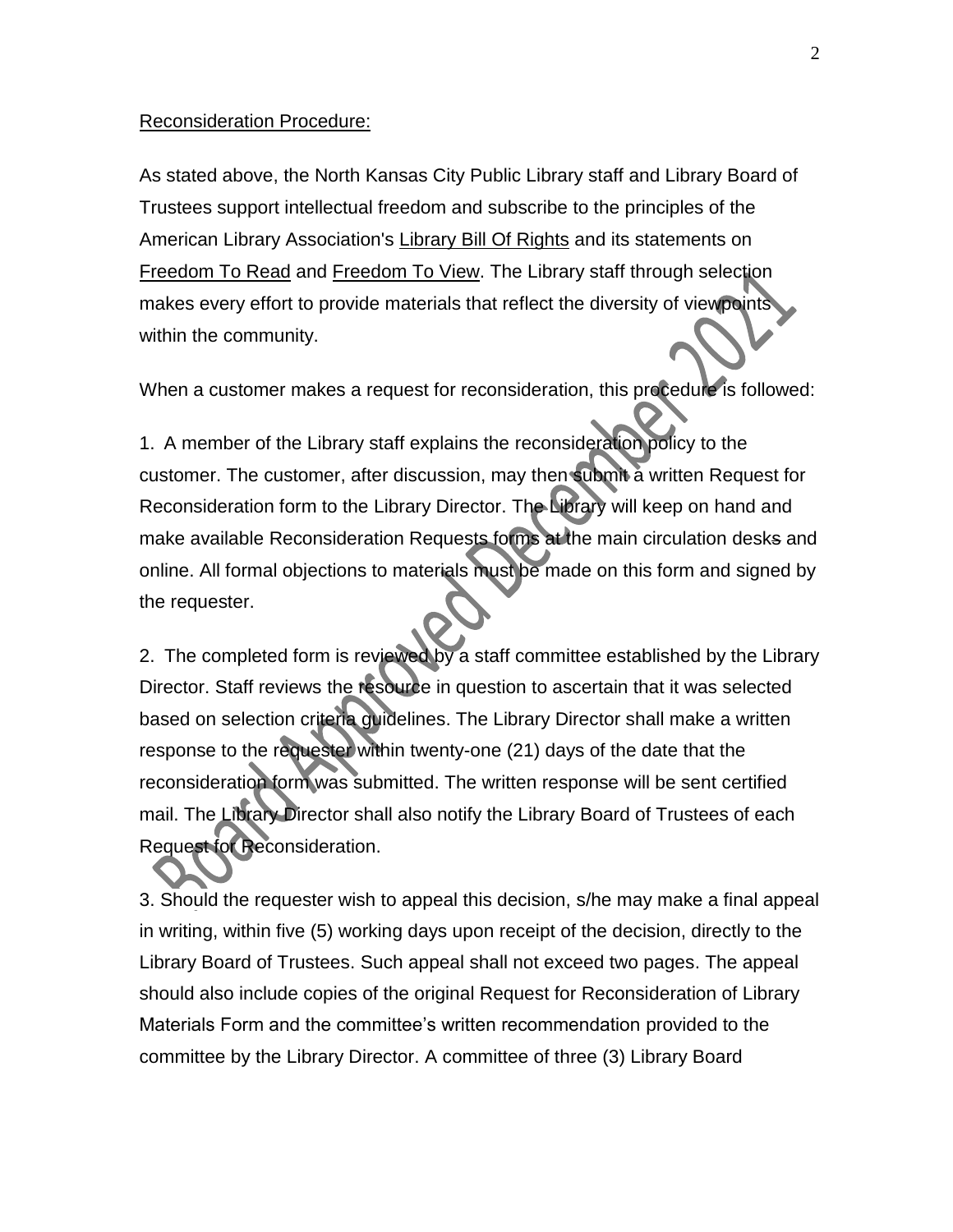members shall review the decision and make a recommendation to the Library Board at large. In addition, the Library Board may, at its discretion, appoint an independent advisory panel to review the submission and to make a recommendation to the Board. The Board of Trustees shall then make the final determination of the matter, notifying the requester in writing of this action, in a

timely manner. The Board's decision will be final.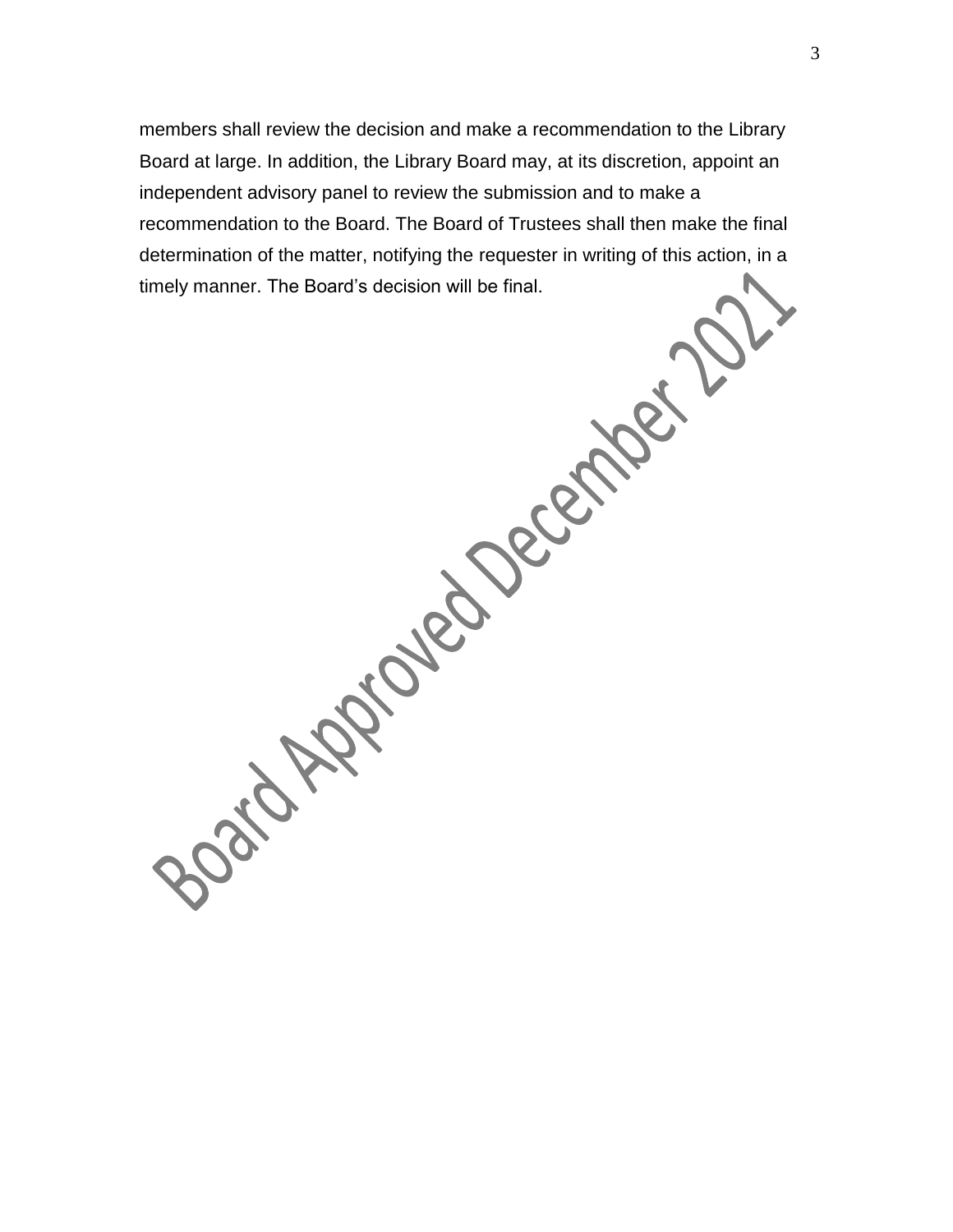## North Kansas City Public Library Request for Reconsideration of Library Material

|          | Format: Book________ Video: ________ Audio: ________ Other                                                                                                                                                                                                                                                        |       |  |
|----------|-------------------------------------------------------------------------------------------------------------------------------------------------------------------------------------------------------------------------------------------------------------------------------------------------------------------|-------|--|
| 2.<br>3. | Please fill out as completely as possible the following:<br>1. What brought this resource to your attention?<br>Did you read/view/listen to the entire work? _____ If not, which parts did you<br>read/view/listen to?<br>What concerns you about the resource? Please cite pages. Use back of form if necessary. | Call# |  |
|          |                                                                                                                                                                                                                                                                                                                   |       |  |

4. What action are you requesting the committee consider?

\_\_\_\_\_\_Shelve it elsewhere \_\_\_\_\_\_\_\_Remove from Library